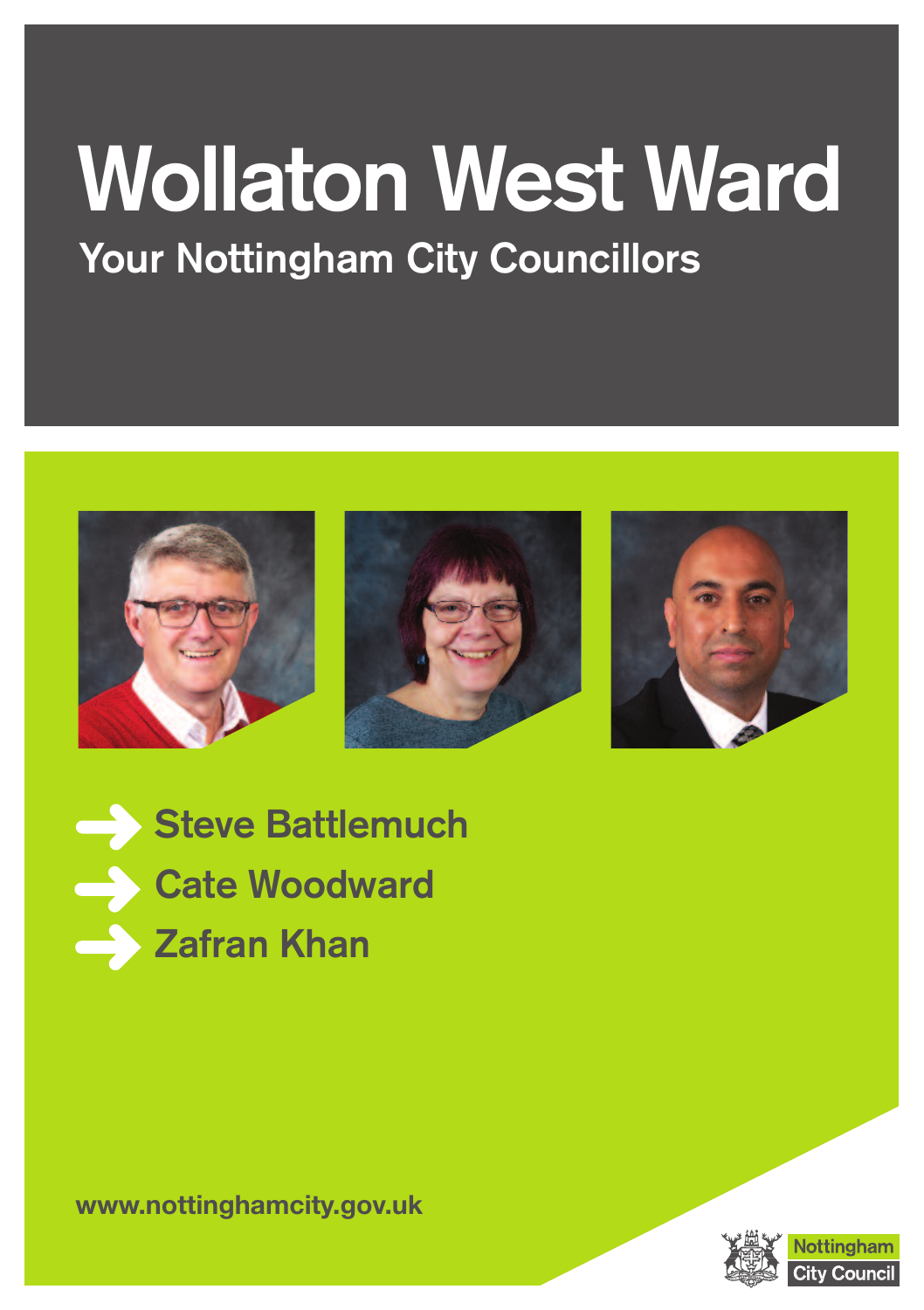# **Wollaton West Ward**

## **What we do**

As your Local Councillors it is our job to take account of your views. We need your input so that we can deal with important local issues and so that we can make informed democratic decisions about issues which affect everyone.

## **Your Councillor**



**L Steve Battlemuch** Wollaton West Labour 07981 032 031 steve.battlemuch@ nottinghamcity.gov.uk



**Cate Woodward** Wollaton West Labour 07925 035 282 cate.woodward@ nottinghamcity.gov.uk



**Zafran Khan** Wollaton West Labour 07583 723 666

zafran.khan@ nottinghamcity.gov.uk



**L**

# **Having your say**

To have your say about public services – whether you require information or advice, wish to express an opinion, make a suggestion about a service or want to report something that has gone wrong, or just want to make contact with us, **we always want to hear from you.**

#### **Surgeries**

**Wollaton Library, Bramcote Lane, NG8 2NA** 2nd Saturday of each month 11am – 12 noon. (No surgery in August).

**Wollaton Library, Bramcote Lane, NG8 2NA** 2nd & 4th Tuesday of each month  $-5.45$ pm to 6.45pm. (No surgery in August).

**Kingswood Methodist Church and Community Centre, Lambourne Drive, Wollaton, NG8 1GR** 4th Saturday of each month 11am -12 noon. (No surgery in December).



**www.nottinghamcity.gov.uk**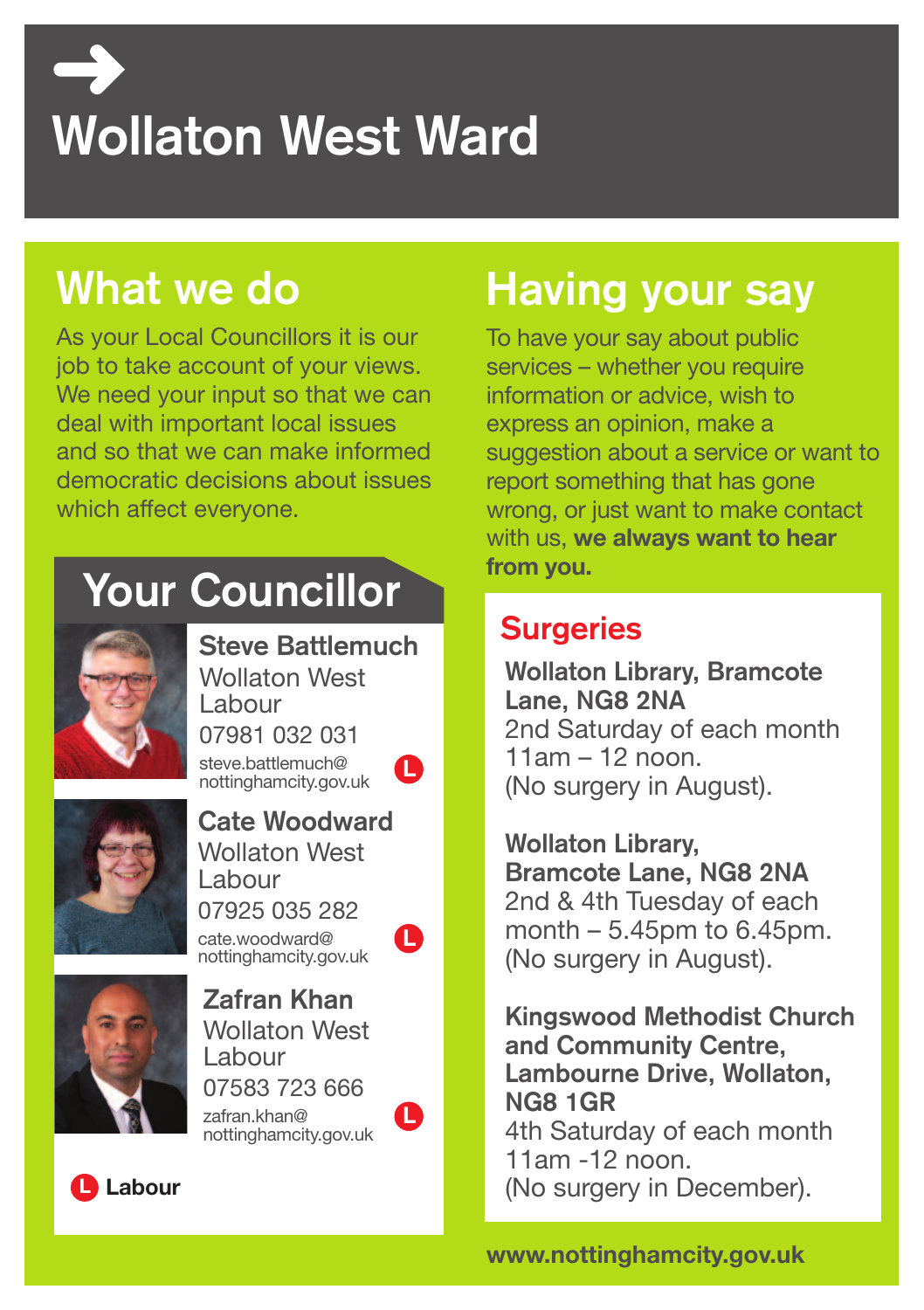

## Using **Nottingham City Council** Services

To get in touch with Nottingham City Council, or find out information about council services, as well as groups, activities and meetings happening near you, visit: **www.nottinghamcity.gov.uk**

Keep up-to-date with all the latest from your council, follow MyNottingham on twitter: **www.twitter.com** and like us on Facebook: **www.facebook.com/ mynottingham**

# **What's On in Nottingham**

To find out about lots of free and great value events, exhibitions, markets and fun things for all the family, visit:

**www.nottinghamcity.gov.uk/ whatson**, where you can also sign up for regular What's On emails so you won't miss a thing!

#### **Hotline Numbers**

| Anti-Social Behaviour Helpline 0115 915 2000         |               |
|------------------------------------------------------|---------------|
| <b>Domestic Violence Helpline</b><br>24-hour         | 0808 800 0340 |
| <b>Benefit Fraud Hotline</b>                         | 0800 854 440  |
| <b>Commercial Property</b><br><b>Enquiry Hotline</b> | 0115 876 3000 |
| <b>Needle Disposal</b>                               | 0115 915 2111 |
| <b>Payment Hotline</b><br>24-hour automated line     | 0800 052 0173 |
| <b>Trading Standards Hotline</b>                     | 0345 404 0506 |

#### **Useful Numbers**

| <b>Access &amp; Crisis Team</b>              | 0300 131 0300 |
|----------------------------------------------|---------------|
| <b>Families Information Service</b>          | 0800 458 4114 |
| <b>City Card</b>                             | 0115 876 2700 |
| <b>Council Tax</b><br>24-hour automated line | 0800 052 0173 |
| Jobs                                         | 0115 876 3555 |
| <b>Library Hotline</b>                       | 0845 330 4435 |
| <b>Nottingham City Homes</b>                 | 0115 915 2222 |
| <b>Parking</b>                               | 0115 876 1499 |
| <b>Pest Control</b>                          | 0115 915 2000 |
| <b>Public Transport</b>                      | 0115 876 1300 |
| <b>Refuse Collection</b>                     | 0115 915 2000 |
| <b>Switchboard</b>                           | 0115 915 5555 |
| <b>Voter Registration</b>                    | 0115 876 4111 |

#### **Emergency/Out of Hours**

| <b>Adult and Children's Services</b><br>Out of Hours 8pm-8:30am    | 0115 876 5600 |
|--------------------------------------------------------------------|---------------|
| <b>NHS 111</b> (replacing NHS Direct)                              | 111           |
| <b>Nottingham City Council</b><br>Out of Hours                     | 0115 875 1633 |
| <b>Nottingham On Call 24-hour</b><br>supported housing emergencies | 0115 875 1633 |